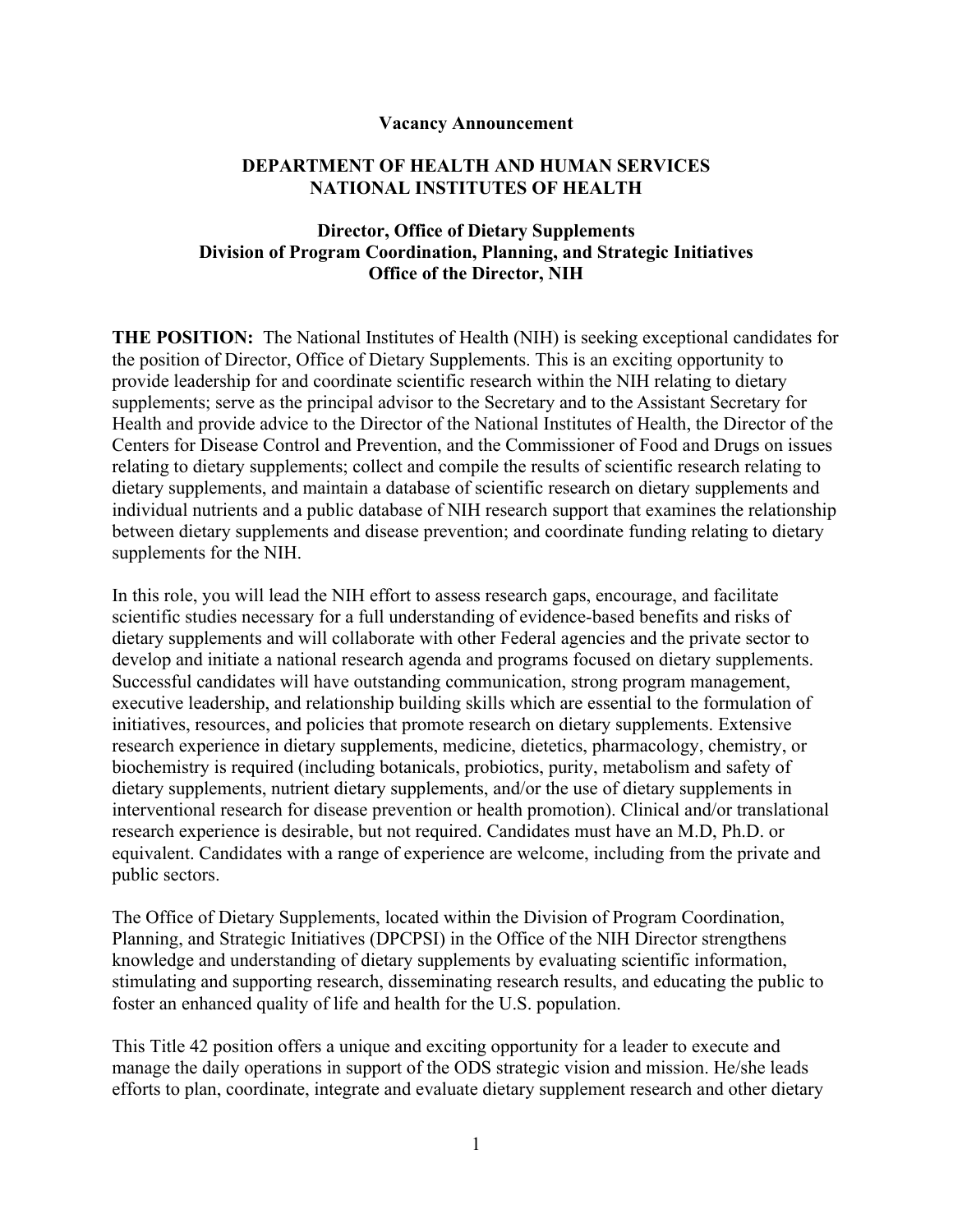supplement research activities conducted and supported by the NIH; develops a strategic plan for the conduct/support of dietary supplement research and related activities; and provides consultation, leadership, guidance, and direction with respect to the scope and direction of dietary supplement research to Institute and Center Directors, policy makers, the dietary supplement stakeholder community, and others interested in and affected by dietary supplement research activities.

Information about ODS is located at its website: [https://ods.od.nih.gov.](https://ods.od.nih.gov/) Information about the [National Institutes of Health](https://www.nih.gov/) in located at its website.

**ABOUT NIH:** As the world's largest medical research facility, NIH consists of 27 Institutes/Centers, including the Clinical Center (an on-site research hospital), the Fogarty International Center, and the National Library of Medicine. NIH's national program of health research and research training is currently funded at more than \$40 billion annually. NIH has over 18,000 employees.

## **LOCATION:** Bethesda, MD

**EXPANDED/MAXIMUM TELEWORK POSTURE:** Due to COVID-19, we are currently operating in a maximum telework state. If selected, you may be expected to telework. As employees to return to the office, you may be required to report to the location listed on this announcement within 30 calendar days of receiving notice, even if your home/temporary telework site is located outside the local commuting area. At the discretion of the supervisor and NIH policy, you may be eligible for workplace flexibilities, which may include remote work or telework options, and/or flexible work scheduling. These flexibilities may be requested in accordance with [NIH Workplace Flexibilities guidance.](https://hr.nih.gov/working-nih/work-schedules)

**REQUIRED QUALIFICATIONS:** NIH seeks candidates with strong communication skills, who have a commitment to scientific excellence and the energy, enthusiasm, and innovative thinking necessary to lead a dynamic and diverse organization. Applicants must possess an M.D. and/or Ph.D., or comparable doctorate degree in a field of health science plus senior-level scientific experience in one or more aspects of dietary supplement research (e.g., botanicals, probiotics, purity and safety of dietary supplements, nutrient dietary supplements, and/or the use of dietary supplements in interventional research for disease prevention or health promotion), medicine, dietetics, pharmacology, chemistry, or biochemistry, and outstanding scientific knowledge of dietary supplement or nutrition research programs. Clinical and/or translational research experience is desirable, but not required. The candidate should be known and respected within their profession, both nationally and internationally, as individuals of outstanding scientific prominence, with a distinguished record of research accomplishments and leadership credentials. Applicants must also have demonstrated experience in setting, planning, implementing, and analyzing program objectives and priorities. They should have the demonstrated leadership and broad visionary capabilities in the research arena with demonstrated ability to engage others to create and execute an organization's vision; to navigate successfully within and collaborate across the public sector to achieve research objectives; and to optimize organizational performance by developing strategic priorities, setting and communicating clearly defined expectations, promoting accountability for results, and resolving operational problems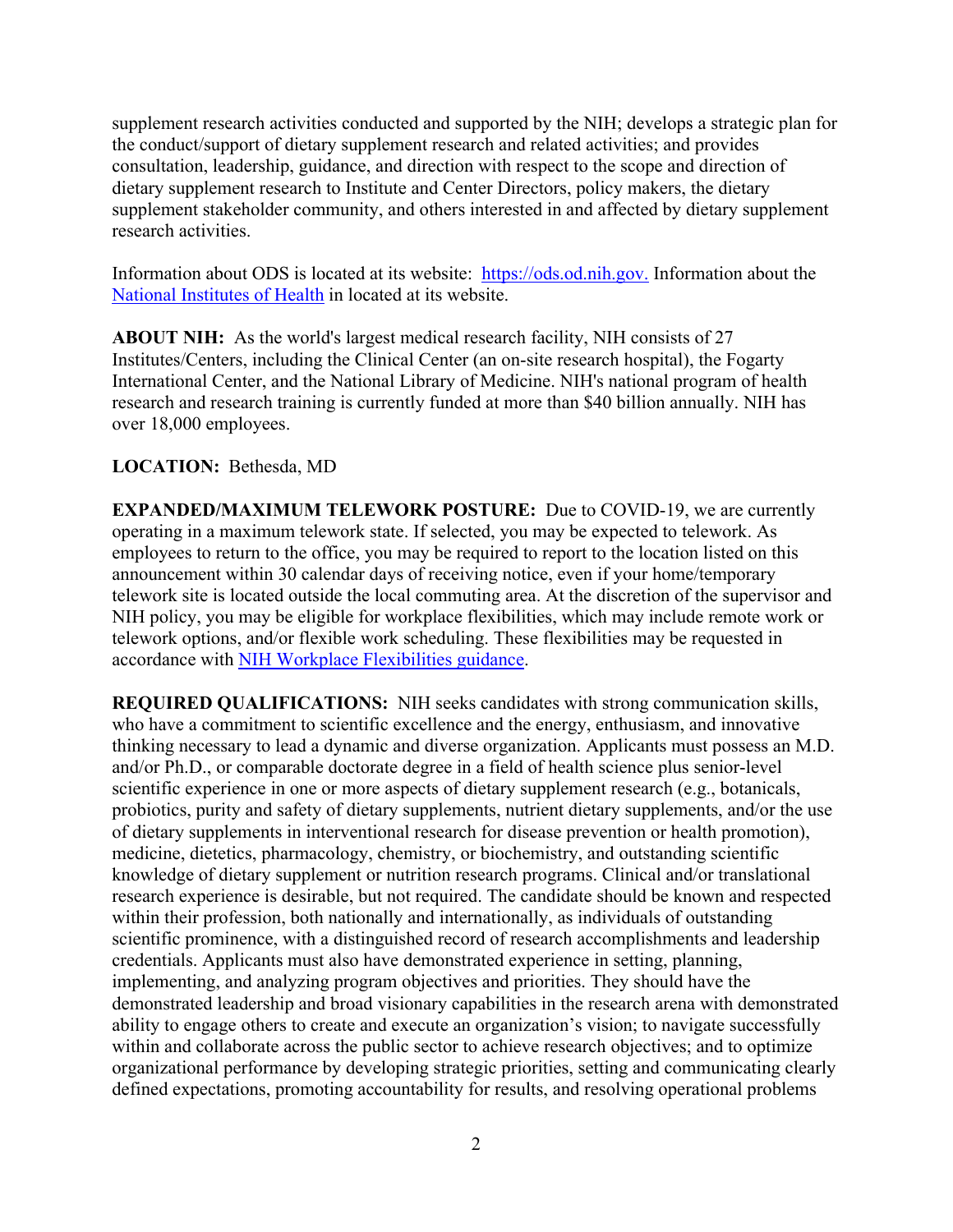and issues. Candidates should have demonstrated management acumen, including identification and management of financial and human resource needs; proven ability to make complex and strategic decisions to optimize resource usage, mitigate risks, and achieve desired results; and the ability to build, mentor, motivate, and maintain a culturally diverse biomedical research workforce.

**VACCINE MANDATE:** In accordance with [Executive Order 14043,](https://www.federalregister.gov/documents/2021/09/14/2021-19927/requiring-coronavirus-disease-2019-vaccination-for-federal-employees) Federal employees are required to be fully vaccinated against COVID-19 regardless of the employee's duty location or work arrangement (e.g., telework, remote work, etc.), subject to exceptions that may be required. If selected, you will be required to submit proof of vaccination by November 22, 2021 or before your entrance on duty if you are selected after the compliance date. Your HR Consultant will provide a list of documents acceptable as proof of vaccination and instructions for how to submit a request for a legally required exception, if needed, to comply with vaccination requirement.

**SALARY/BENEFITS:** The Director, Office of Dietary Supplements, will be appointed at a salary commensurate with his/her qualifications and experience. Full Federal benefits, including leave, health and life insurance, long term care insurance, retirement, and savings plan (401K equivalent) will be provided.

**EQUAL OPPORTUNITY EMPLOYMENT:** Selection for this position will be based solely on merit, with no discrimination for non-merit reasons such as race, color, religion, gender, sexual orientation, national origin, political affiliation, marital status, disability, age, or membership or non-membership in an employee organization. The NIH encourages the application and nomination of qualified women, minorities, and individuals with disabilities.

**STANDARDS OF CONDUCT/FINANCIAL DISCLOSURE:** The National Institutes of Health inspires public confidence in our science by maintaining high ethical principles. NIH employees are subject to Federal government-wide regulations and statutes, as well as agency-specific regulations described at the [NIH Ethics website.](https://ethics.od.nih.gov/default.htm) We encourage applicants to review this information. The position is subject to a background investigation and requires the incumbent to complete a public financial disclosure report prior to the effective date of the appointment.

**FOREIGN EDUCATION:** Applicants who have completed part or all of their education outside of the U.S. must have their foreign education evaluated by an accredited organization to ensure that the foreign education is equivalent to education received in accredited educational institutions in the United States. **We will only accept the completed foreign education evaluation.** For more information on Foreign Education verification, visit the [National](http://www.naces.org/members.htm)  [Association of Credential Evaluation Services \(NACES\)](http://www.naces.org/members.htm) website. **Verification must be received prior to the effective date of the appointment.** 

**REASONABLE ACCOMMODATION:** NIH provides reasonable accommodations to applicants with disabilities. If you require reasonable accommodation during any part of the application and hiring process, please notify us. The decision on granting reasonable accommodation will be made on a case-by-case basis.